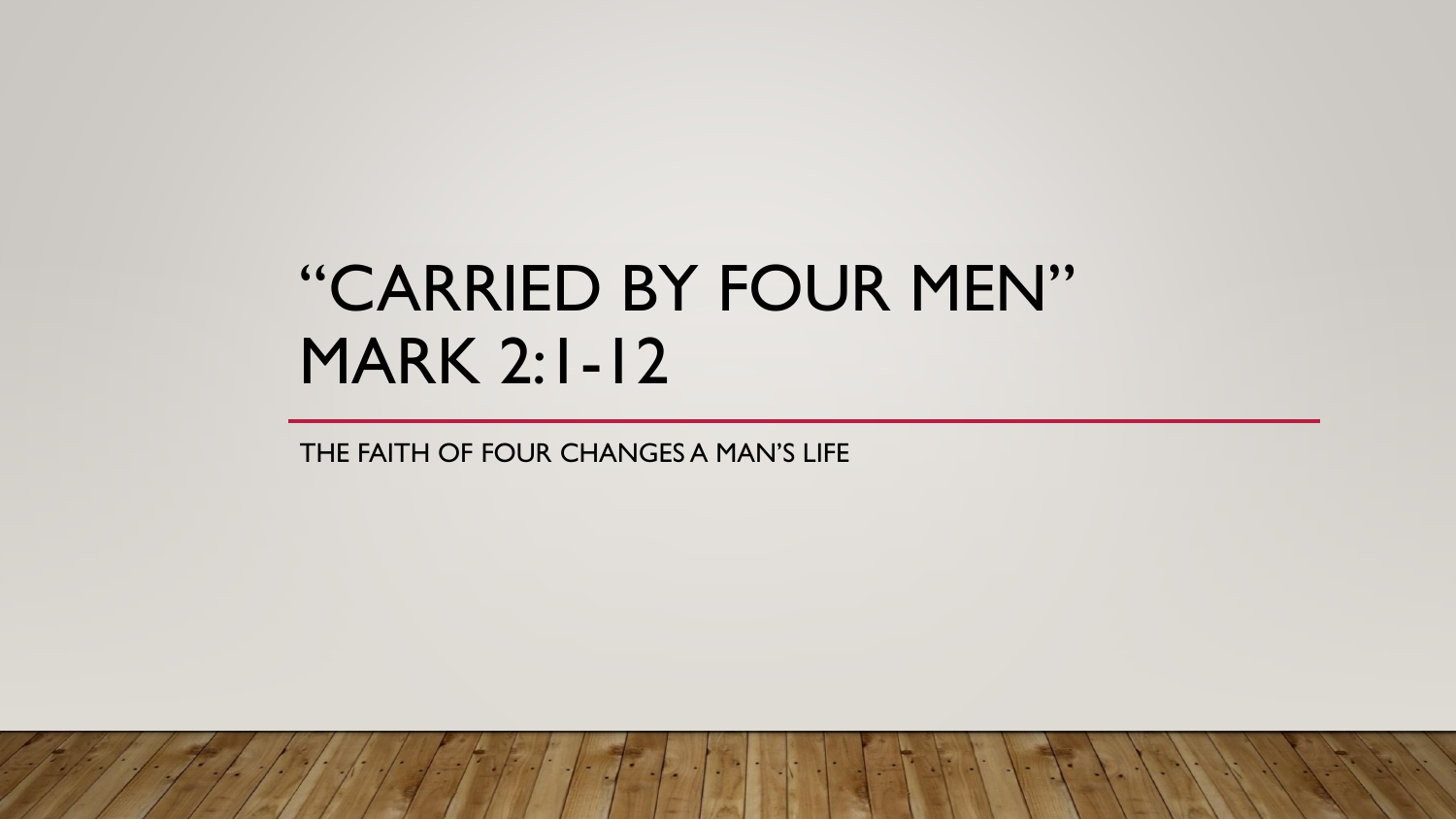### **Mark 2:1-12 (ESV)**

 $<sup>1</sup>$  And when he returned to Capernaum after some days, it was reported that he was at</sup> home.

 $2$  And many were gathered together, so that there was no more room, not even at the door. And he was preaching the word to them.

 $3$  And they came, bringing to him a paralytic carried by four men.

<sup>4</sup> And when they could not get near him because of the crowd, they removed the roof above him, and when they had made an opening, they let down the bed on which the paralytic lay.

<sup>5</sup> And **when Jesus saw their faith**, he said to the paralytic, "Son, your sins are forgiven."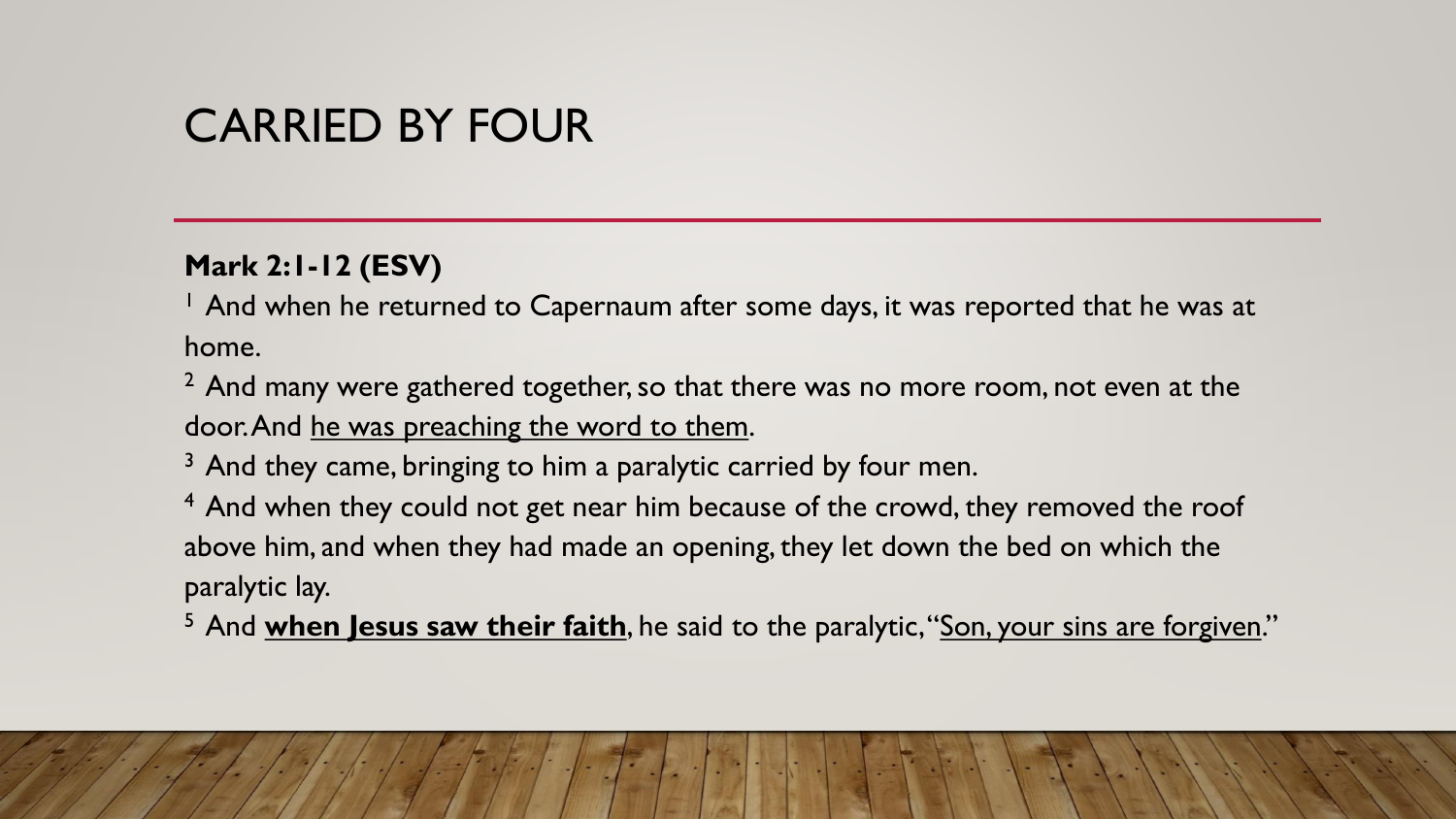• The Ministry of Jesus is launched in chapter 1: (Mark 1:21-45)

• CHAPTER 2:

#### • **JESUS: Capernaum the hometown of Jesus**

- Preceded Reputation:
- Preaching the Word:
- Proclaimed forgiveness which results in healing: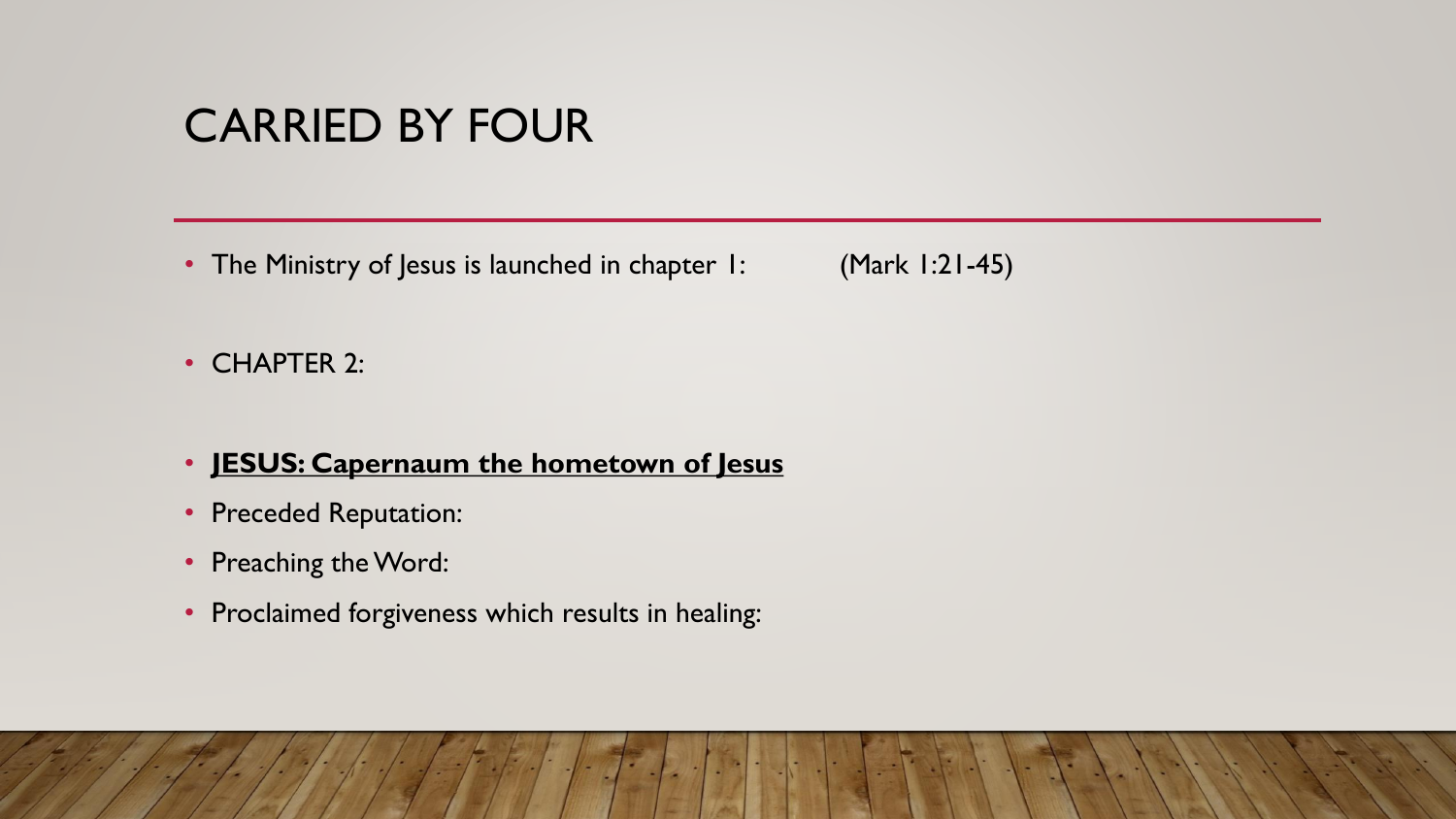### • **PARALYTIC: The power of a support team**

- 1. The Concern for their friend started before Jesus came to town:
- 2. Their Concern was turned into action; preparation to get him to Jesus:
- 3. Their Concern was shared by four; those with special needs must have a support team.